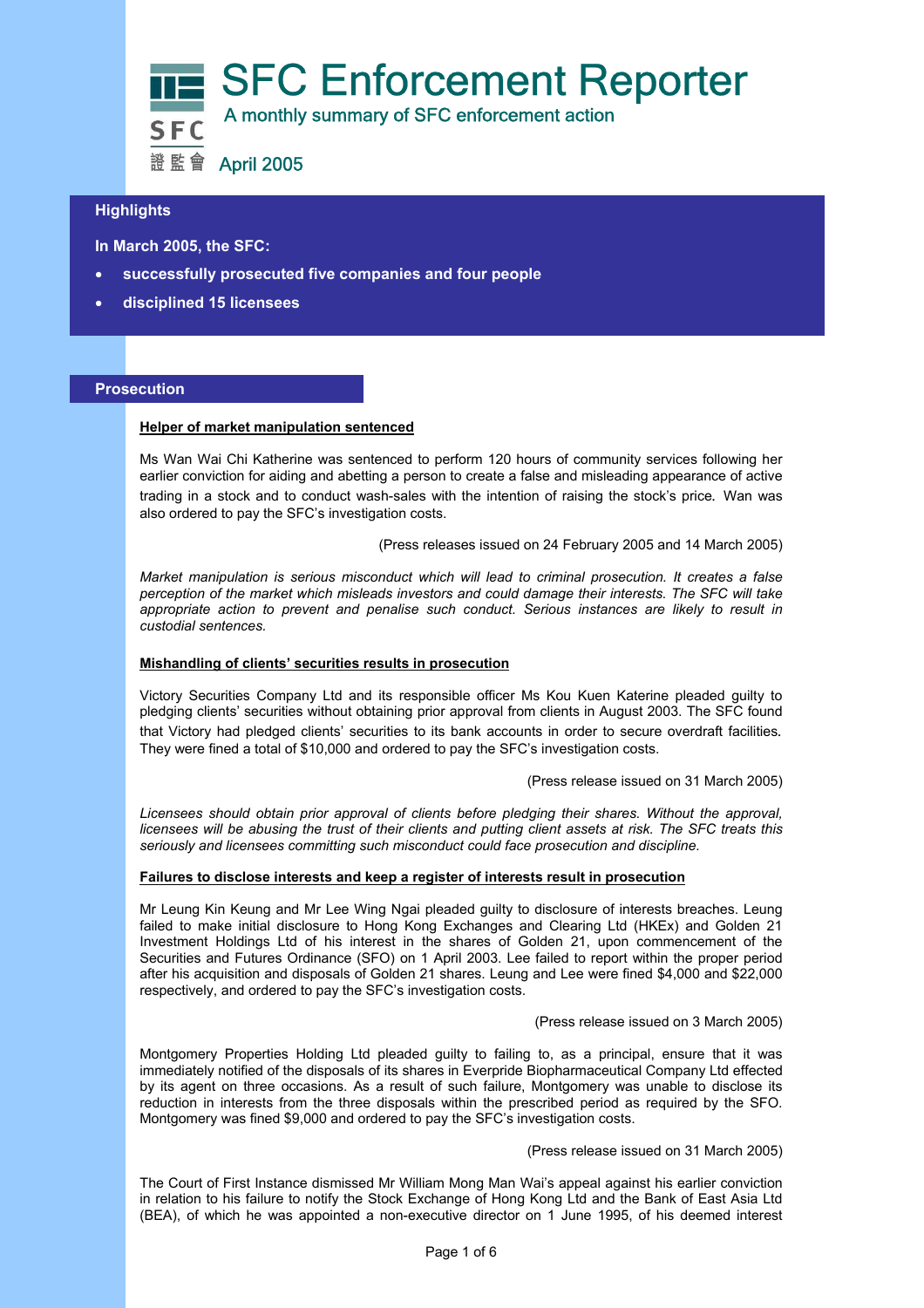

arising from a purchase of 2,000,000 BEA shares on or about 17 March 1995 within five days after the appointment.

(Press releases issued on 30 August 2004 and 24 March 2005)

Linefan Technology Holdings Ltd pleaded guilty to failing to keep a register of interests in shares for substantial shareholders and a register of the same for directors and chief executives. Linefan was fined \$2,000 and ordered to pay the SFC's investigation costs.

#### (Press release issued on 10 March 2005)

China Conservational Power Holdings Ltd (then known as Yew Sang Hong (Holdings) Ltd) in August 2002 commenced an investigation under section 18 of the Securities (Disclosure of Interests) Ordinance and requested from its shareholders information in relation to its shareholding. However, it failed to enter the shareholding information received in its register of interests in shares and notify HKEx and the SFC of the information. China Conservational pleaded guilty to the failure. It was fined \$9,000 and ordered to pay the SFC's investigation costs.

(Press release issued on 24 March 2005)

*Disclosure of interests in listed companies is essential to ensuring market transparency. Keeping an updated register of shareholders' interests helps achieve this end. The SFC will continue to prosecute people who fail to comply with the disclosure requirements.* 

# **Company prosecuted for unlicensed advising on corporate finance**

MCC Capital Consulting Ltd pleaded guilty to holding itself out between February and July 2004 on its website as carrying on a business of advising on corporate finance whilst unlicensed. It was fined \$5,000 and ordered to pay the SFC's investigation costs.

(Press release issued on 10 March 2005)

*Unlicensed persons cannot perform regulated activities. The SFC will prosecute those who engage in such activities and take disciplinary action against licensees who help them. To protect their interests, investors should check in advance if people they deal with are licensed by the SFC.* 

## **Person convicted of short selling**

Mr Fung Wing Kwong pleaded guilty to short selling securities on 25 February 2004. He was fined \$10,000 and ordered to pay the SFC's investigation costs.

(Press release issued on 10 March 2005)

*The SFO prohibits the sale of securities when a person does not have a presently exercisable and unconditional right to sell them. Brokers can help eradicate this illegal practice by putting in place sound internal controls to detect and prevent short selling.* 

# **Discipline**

## **Lengthy suspension for conflicts of interest and unsound advice**

The SFC suspended the licence of Mr Lo Chiu Wai, a licensed representative of South China Securities Ltd and South China Commodities Ltd, for nine months. In an investigation concerning a placement by Cedar Base Electronic (Group) Ltd (now renamed China Water Affairs Group Ltd) in January 2002, the SFC found that Lo had borrowed \$4.5 million from a client and lent it to three other clients to subscribe for Cedar Base shares in the placement. As a result, Lo became interested in the transactions. Lo failed to avoid the conflicts of interest because he did not want to lose a business opportunity. The loans also breached Lo's employers' internal rules. Furthermore, Lo recommended to the three clients to subscribe beyond their means by borrowing substantial loans from him to finance the investment. The SFC took into account Lo's co-operation in settling with the SFC when deciding penalty.

(Press release issued on 29 March 2005)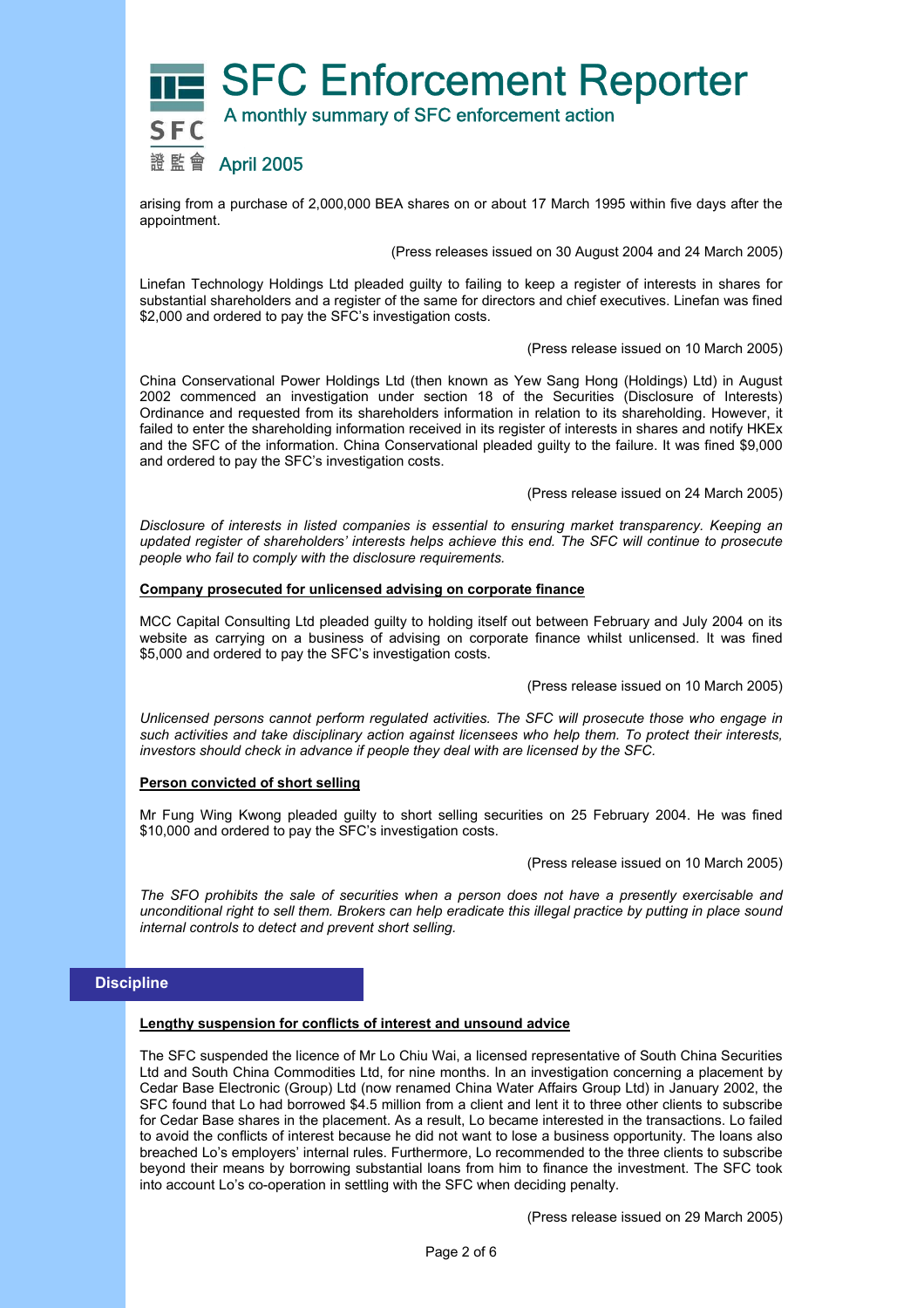

*Licensees must handle conflicts of interest with extreme care. Loans to and from clients clearly give rise to conflicts of interest. Licensees should avoid becoming personally interested in clients' transactions. Client interests are at risk in such situations and the SFC will penalise more heavily if there is evidence of any harm to clients. Equally importantly, advice or recommendations given by licensees to clients must be suitable, based on thorough analysis and having taken into account alternatives. In the case of a leveraged transaction, licensees must also ensure that the client understands the nature and risks of the transaction and has sufficient net worth to be able to assume the risks and bear the potential losses of the transaction.* 

## **Suspension for facilitating or accepting suspicious orders**

The SFC suspended the licence of Ms Lui Yee Ying, Candy for four months for facilitating suspicious trading activities. Lui was a securities dealer representative of Eureka Securities Ltd in 2002. She signed as a witness on the account opening documents of several clients whom she had not met them. She accepted instructions from a third party to trade in those accounts without the clients' authorisation. Lui was aware that: the pattern of those trades was abnormal but did nothing to stop it even though she realised it was probably manipulative.

#### (Press release issued on 18 March 2005)

The SFC suspended the licence of Mr Ho Kwan Kit, a licensed representative of Sun Hung Kai Investment Services Ltd and Sun Hung Kai Commodities Ltd, for two months for accepting suspicious orders. Near the market close on 28 February 2003 Ho input in quick succession 10 bid orders for a client, each for one board lot, and each at eight spreads above the previous bid price of a stock. The client had made clear to Ho that her intention was to double the stock's price. The SFC took into account Ho's co-operation in settling with the SFC when deciding penalty.

(Press release issued on 24 March 2005)

*Licensed persons are not only accountable to their employers, but should also act with due skill, care and diligence, in the best interests of the clients and the integrity of the market. Signing account opening documents without knowing the clients, allowing a third party to trade in clients' accounts without clients' authorisations, and turning a blind eye to suspicious trades are acts that call into question licensees' ability to perform efficiently and fairly. Licensees failing to have regard for market integrity will face appropriate sanctions.* 

## **Stabilizing manager reprimanded and fined for breaching price limits**

The SFC reprimanded and fined Daiwa Securities SMBC Hong Kong Ltd \$100,000, and reprimanded Mr Koji Yoshihara, one of its licensed representatives at the material time, for breaching the pricing limits as stipulated under Schedule 2 of the Securities and Futures (Price Stabilizing) Rules. Daiwa Securities SMBC breached the Rules 25 times, either by placing buy orders or executing transactions at prices exceeding the maximum price stipulated in the Rules. The SFC took into account that the breaches were inadvertent in nature and the price stabilization performed by Daiwa Securities SMBC had no significant effect on the price of the shares in question. The SFC also took into account Daiwa's voluntary reporting of the breach, subsequent reforms and its co-operation in settling with the SFC.

(Press release issued on 2 March 2005)

*The Price Stabilization Rules legitimise certain dealing activity that would otherwise be considered manipulative. Intermediaries appointed by or representing the offerors of securities should ensure that they strictly follow the Rules if they intend to make use of this concession.* 

## **Financial Resources Rules breaches result in reprimands and fines**

The SFC reprimanded Guangdong Securities Ltd (GSL) and one of its responsible officers, Mr Yang Jian, for failing to maintain the required liquid capital for one day. GSL was also fined \$100,000. In early 2004, GSL received and executed considerable size buy orders from a private fund managed by it. GSL failed to check and ensure the adequacy of liquid capital before executing the orders. It then discovered the liquid capital deficiency and reported the breach to the SFC and took remedial action. The SFC found that GSL had failed to implement adequate internal controls, hence contributing to the FRR breach. In particular, GSL had failed to put in place an adequate system to ensure its FRR compliance; and ensure effective communication and coordination among departments. At all material times, Yang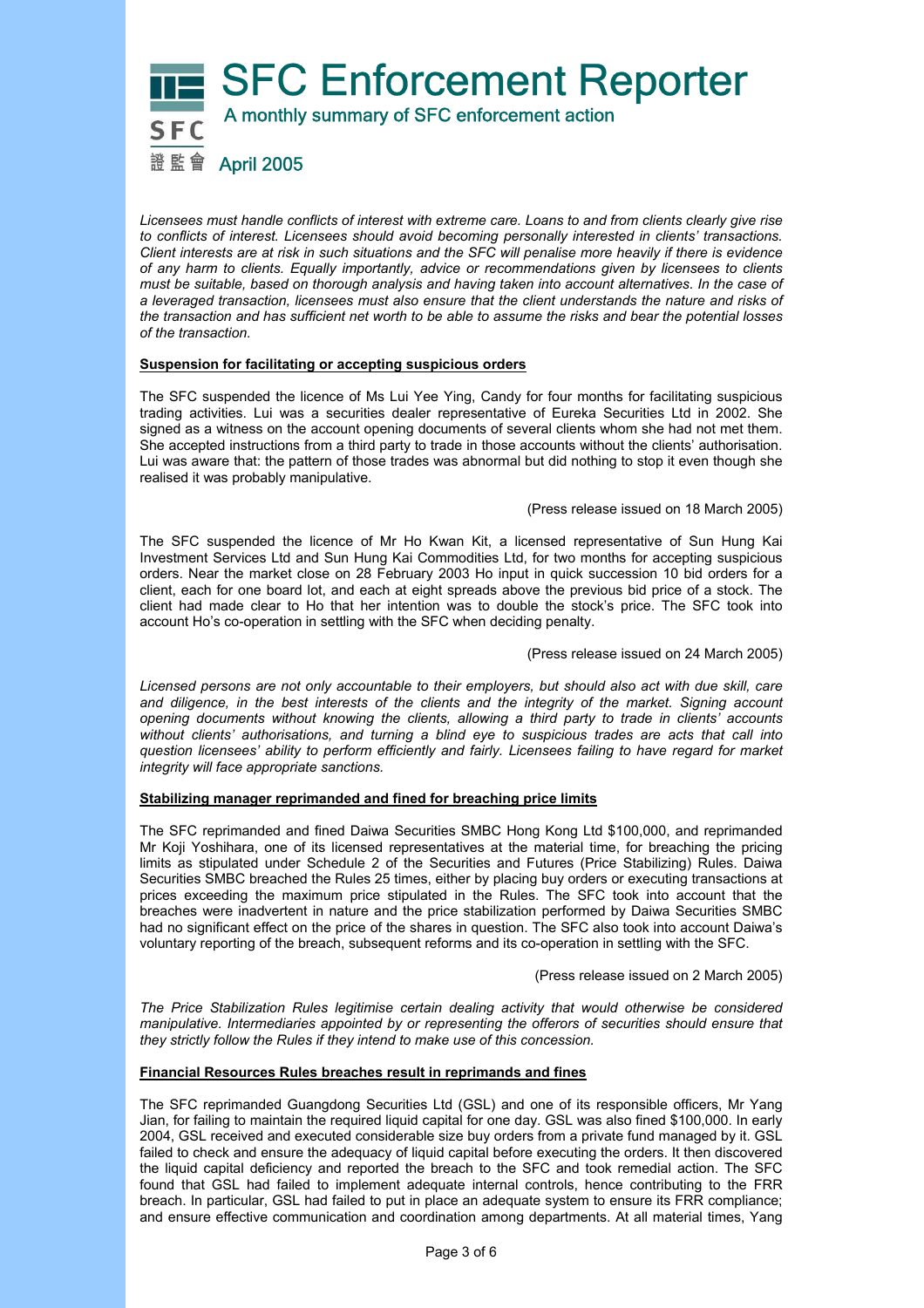

was the responsible officer of GSL responsible for FRR compliance and hence he bore responsibility for GSL's failures. The SFC took into account their co-operation in settling with the SFC in deciding penalty.

#### (Press release issued on 23 March 2005)

The SFC reprimanded Evergreen Securities Ltd and its responsible officers, Mr Cheng Hok Wai and Mr Cheng Ho Yan Erik, for breaches of the FRR. Cheng Hok Wai was also fined \$50,000. Evergreen was convicted in June 2004 of breaching the FRR. It failed to notify the SFC as soon as reasonably practicable after its liquid capital fell below the required liquid capital in three periods in June to August 2003. The breaches were the result of Cheng Hok Wai's instructions to transfer Evergreen's funds to his private company in order to reduce that company's interest costs. Cheng Hok Wai was convicted of consenting to or connivance in Evergreen's failures. Cheng Ho Yan Erik was aware of the transfers but took no action to ensure Evergreen's compliance with the FRR. They also knew about an earlier SFC warning, that it viewed FRR breaches very seriously, issued previously when Evergreen's liquid capital fell below the required liquid capital before. The SFC took into account their co-operation in settling with the SFC and pleading guilty in the earlier criminal prosecution, and the level of criminal penalty, in deciding penalty.

(Press release issued on 23 March 2005)

*Compliance with the FRR is vital to ensure licensees have adequate financial resources to meet their ongoing obligations and provide a buffer against insolvency. A responsible licensee should pay proper heed to SFC warnings. Having been alerted by the SFC to a breach or other deficiencies, a licensee should endeavour to take proper investigative, preventive and/or remedial measures as necessary. If he ignores it, the SFC will view further breaches more seriously.* 

#### **Licensees disciplined for failings relating to client accounts**

The SFC suspended Ms Tong Lee Mei Wah Lolitta, a licensed representative of Prudence Securities Company Ltd, for four months for conducting unauthorised trades. The SFC found that Tong had failed to obtain prior written authorisation from the client to authorise the client's husband and Tong to place discretionary orders in the client's account. The SFC also found that Tong had failed to exercise due care, skill and diligence when conducting discretionary trades for the client, resulting in substantial losses in the client's account.

## (Press release issued on 9 March 2005)

The SFC suspended the licence of Mr Weng Yi Jiong for one month. He allowed unauthorised operation of a client account by a third party and failed to establish and record the true and full identity of the third party. The SFC took into account, among other things, Weng had co-operated with the SFC and obtained a duly signed third party authorisation form and a copy of the identification document of the third party afterwards.

## (Press release issued on 7 March 2005)

The SFC reprimanded Mr Wong Yu Chiu, a responsible officer of Interchina Securities Ltd, and fined him \$50,000. Wong had failed to explain the account opening documents and risk disclosure statement to his client and signed as witness to his client's signature in the account opening documents without actually witnessing his client signing the same. He also failed to act with due care in handling an order of the client which resulted in short selling of shares in the client's account, and failed to maintain a complete audit trail to record clients' trading. Furthermore, he used his personal cheques to settle the client's transactions notwithstanding that he instructed his subordinates not to do so. The SFC took into account Wong's co-operation in settling with the SFC in deciding penalty.

(Press release issued on 22 March 2005)

*Licensees must obtain written authorisation from a client before accepting a third party's instructions to operate the client's account or placing discretionary orders in the client's account. This protects the client from unauthorised trades and prevents the client from disclaiming third party trades at a later date. Also, licensees have a very important duty to know their clients. When handling a transaction, they must satisfy themselves about the identity of those who originate instructions in relation to the transaction and record the information*. *Furthermore, licensees are required to act with due skill, care and diligence in*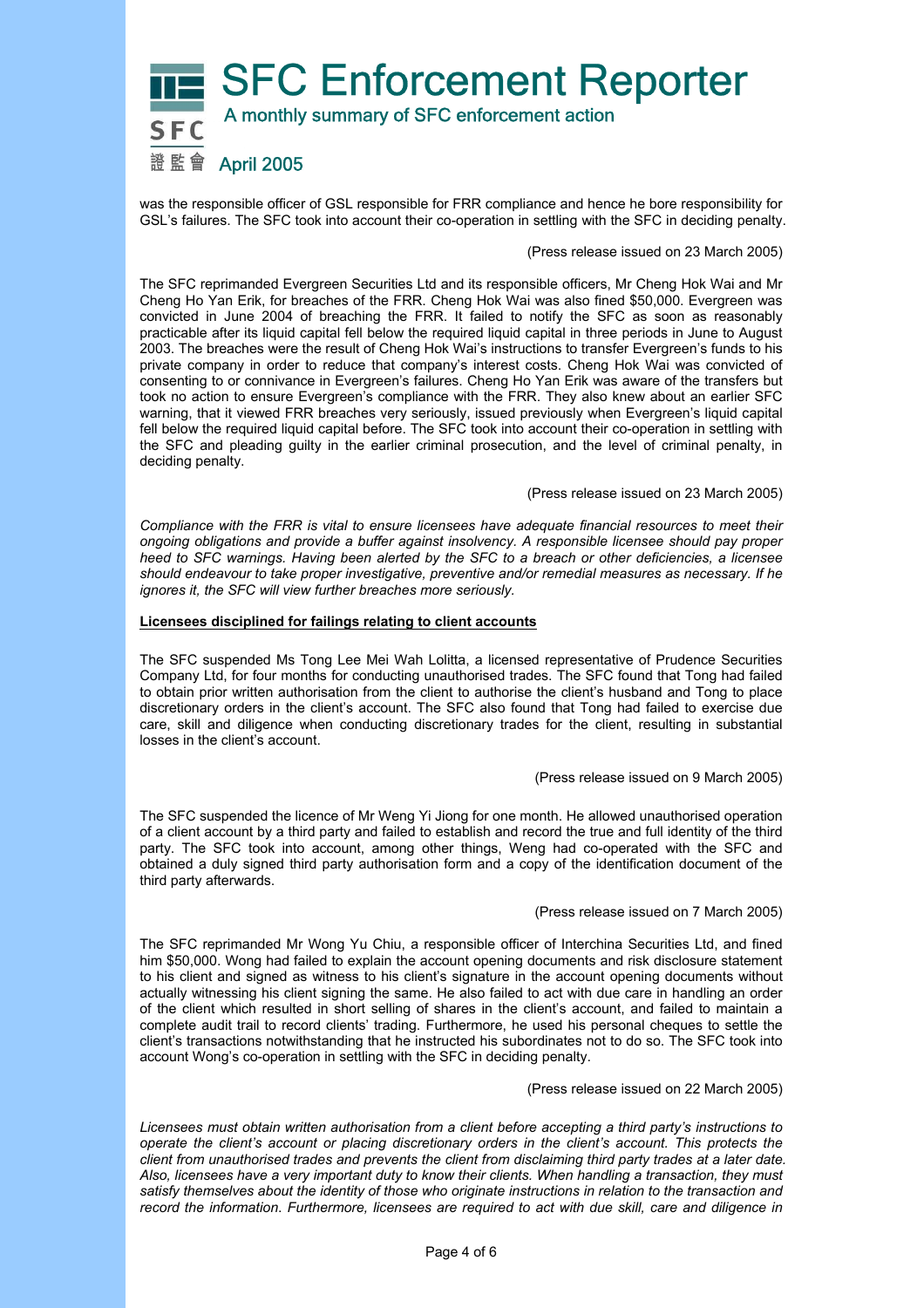

*the best interests of their clients when conducting business activities. In particular, they should ensure that clients are provided with adequate information regarding their rights and risk exposure when they open accounts with brokers.* 

# **Don't conduct unlicensed regulated activities**

The SFC suspended the licence of Mr Yeung Hok Huen, Runter for one month for conducting unlicensed regulated activities. In October 2003, Yeung joined RBC Investment Services (Asia) Ltd. He disobeyed an instruction of RBC which asked him not to engage in regulated activities until he was licensed to act for RBC. Assisted by a colleague, Yeung opened securities accounts for clients, accepted and confirmed client orders, and made stock recommendations while he waited for SFC's approval of his accreditation. RBC conducted an internal investigation and disciplined Yeung and his colleague. RBC also submitted a report to the SFC in accordance with the law. The SFC proposed to reprimand and fine Yeung. However, Yeung asked the SFC to suspend him instead of imposing a fine because he could not afford to pay. The SFC agreed to substitute the proposed fine with a proportionate suspension, taking into account his personal circumstances.

(Press release issued on 29 March 2005)

*When a licensed representative changes employer, he has to obtain approval from the SFC before he can carry on regulated activities for that new employer. Knowingly ignoring an employer's instructions and policy is an aggravating factor. The SFC took into account RBC's internal discipline of Yeung in deciding on sanction. It also commends RBC's prompt report to the SFC and appropriate actions as an example for other licensees.* 

## **Poor standards and short selling result in reprimand and fine**

The SFC reprimanded and imposed a disciplinary fine of \$14,000 on Mr Ng Mau Chung for poor standards and short selling. On 20 June 2003, Ng, a licensed representative of Kaiser Securities Ltd and Kaiser Futures Ltd at the material time, placed an order to sell 12 million MAE shares when he only had nine million shares on hand. Ng discovered his mistake and immediately rectified the matter by buying the number of shares short sold. On the same day, Ng carelessly placed a wrong order for a client by selling instead of buying 12 million MAE shares. He placed orders for two other clients without checking the stock balance of their accounts. He reported the error trades to Kaiser Securities Ltd's responsible officer on the same day. The SFC considered Ng's short sales were unintentional and due to carelessness. No loss or damage was suffered by clients, the public, or market users.

(Press release issued on 16 March 2005)

 *It is essential that account executives take all necessary precautions to check the stock balances and accuracy of the orders before placing them.* 

# **General Enforcement Statistics**

In the financial year from 1 April 2004 to 31 March 2005, the SFC has successfully prosecuted 76 entities. Summonses were withdrawn against eight entities and a further six entities were acquitted after trial. There were also three entities which the SFC offered no evidence. In 2004-2005, the SFC took action against a total of 88 licensees. Among them, we disciplined 78 licensees for various regulatory breaches. The SFC entered into settlements without formal sanctions with 10 licensees, of which four were settled with voluntary payments. The SFC also took disciplinary actions against 28 licensees which were eventually concluded with no formal sanction imposed, although 15 of them received private warnings. Disciplinary proceedings were also commenced and discontinued against four deemed licensees who left their firms before the conclusion of the action. (A person's deemed licence is effectively revoked on the day the person leaves his or her firm. Under the transitional arrangements, which came into force on 1 April 2003, the SFC has no jurisdiction to continue with disciplinary proceedings against such a person. However, the person would be required to answer the SFC's concerns about him or her if he or she re-applies for a licence or other regulatory approval.)

*If you want to know more, the SFC's press releases are available at www.sfc.hk.*